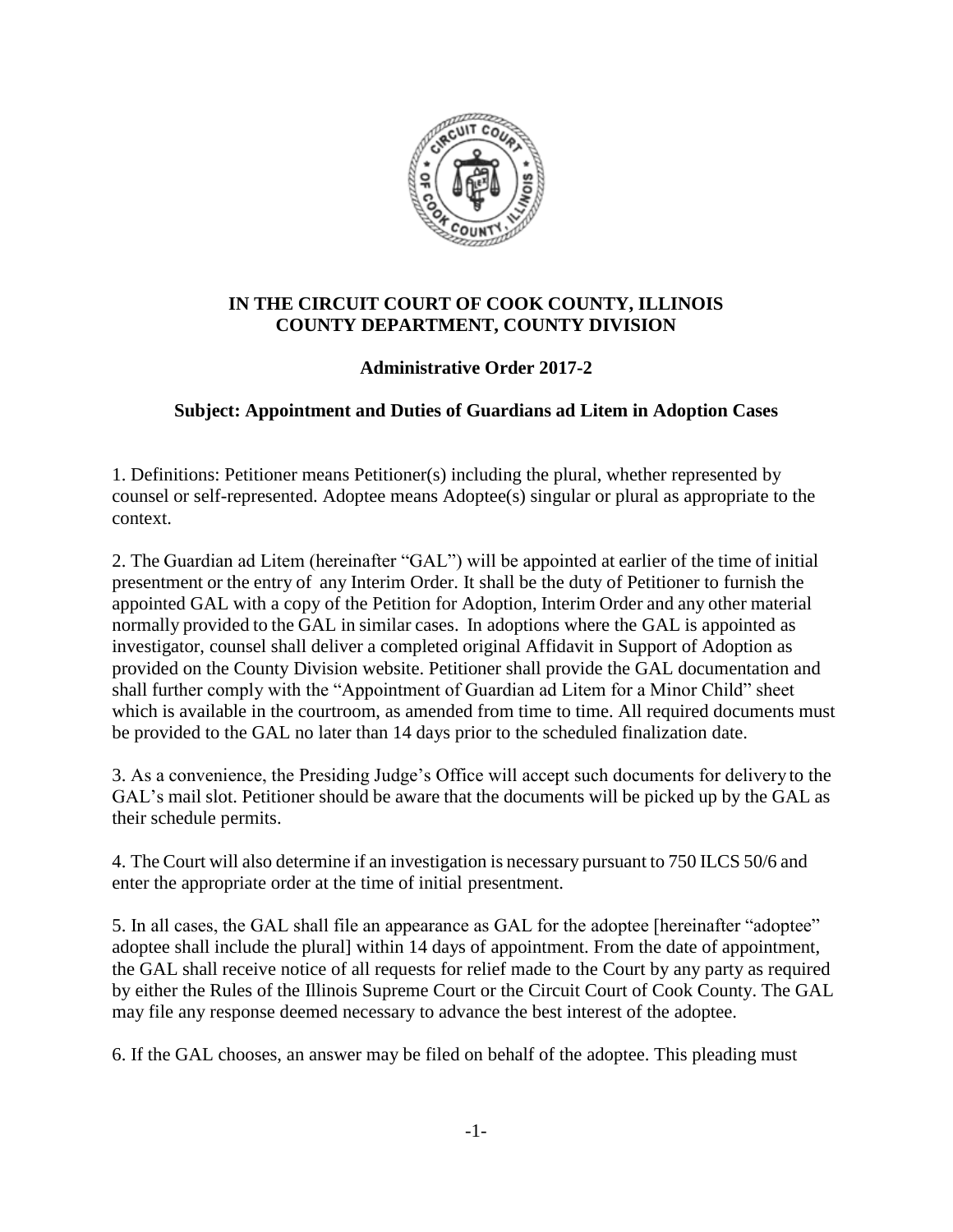comply with 735 ILCS 5/2-610. No default will be entered against an adoptee for the failure to file an answer absent an order compelling the filing of such pleading. Copies of all filings by the GAL shall be furnished to all parties who have properly appeared and are not in default.

- 7. The GAL shall, in addition to the above, do the following:
	- A. Review court file in each case to make certain that pleadings are proper, service is effected on all necessary parties, and that parental rights, as required in each case, have been finally and properly terminated. For cases where termination took place in Cook County, the Clerk of Court will verify the finality of any parallel Juvenile Court proceedings. In cases where the parental rights were terminated in Juvenile Court proceedings in another Illinois County or State, it shall be the responsibility of the Petitioner to obtain or provide an Affidavit that the appropriate Appellate Court records in the jurisdiction where the termination took place confirm there is no pending appeal and all appeal rights are extinguished.
	- B. In all cases where the Petitioner is related to the adoptee as defined by 750 ILCS 50/1 B, and where no agency investigative report has been prepared, the GAL shall have the discretion to meet with the adoptee in an appropriate setting to determine the adoptee's position concerning the proposed adoption. In such cases where one of the Petitioners is the step-parent of the adoptee, the GAL shall obtain and review all documents necessary to determine whether the adoptee is available for adoption and the Petitioners' legal relationship to each other and the adoptee. The GAL is appointed to represent the adoptee's best interest and not the expressed preference of the adoptee. In those cases where a conflict arises in those positions, the GAL shall act in accordance with the suggestions of the American Bar Association standards and seek appointment of a successor GAL and remain in the case to zealously advocate the adoptee's position.
	- C. Remain apprised of all situations which affect the adoptee's status quo as it existed at the time of the entry of the Interim Order.
	- D. Attend and participate in all contested and/or settlement hearings or conferences in the case, unless otherwise ordered by the court. Conduct all necessary discovery in connection therewith.
	- E. In cases where the parental rights of the adoptee's biological parents have been terminated in a Juvenile Court proceeding which remains pending, contact the adoptee's Guardian ad Litem in those proceedings to determine if anything has arisen in the adoptee's life that remains to be brought to the attention of the Juvenile Court Judge or Adoption Court Judge which the Juvenile Court Guardian *ad Litem* believes would be relevant to the decision to be made by this Court. The accounts received should be analyzed by the GAL to determine whether such information should be brought to the attention of the Court. If so, the GAL should file the appropriate motion for leave to obtain any and all supporting material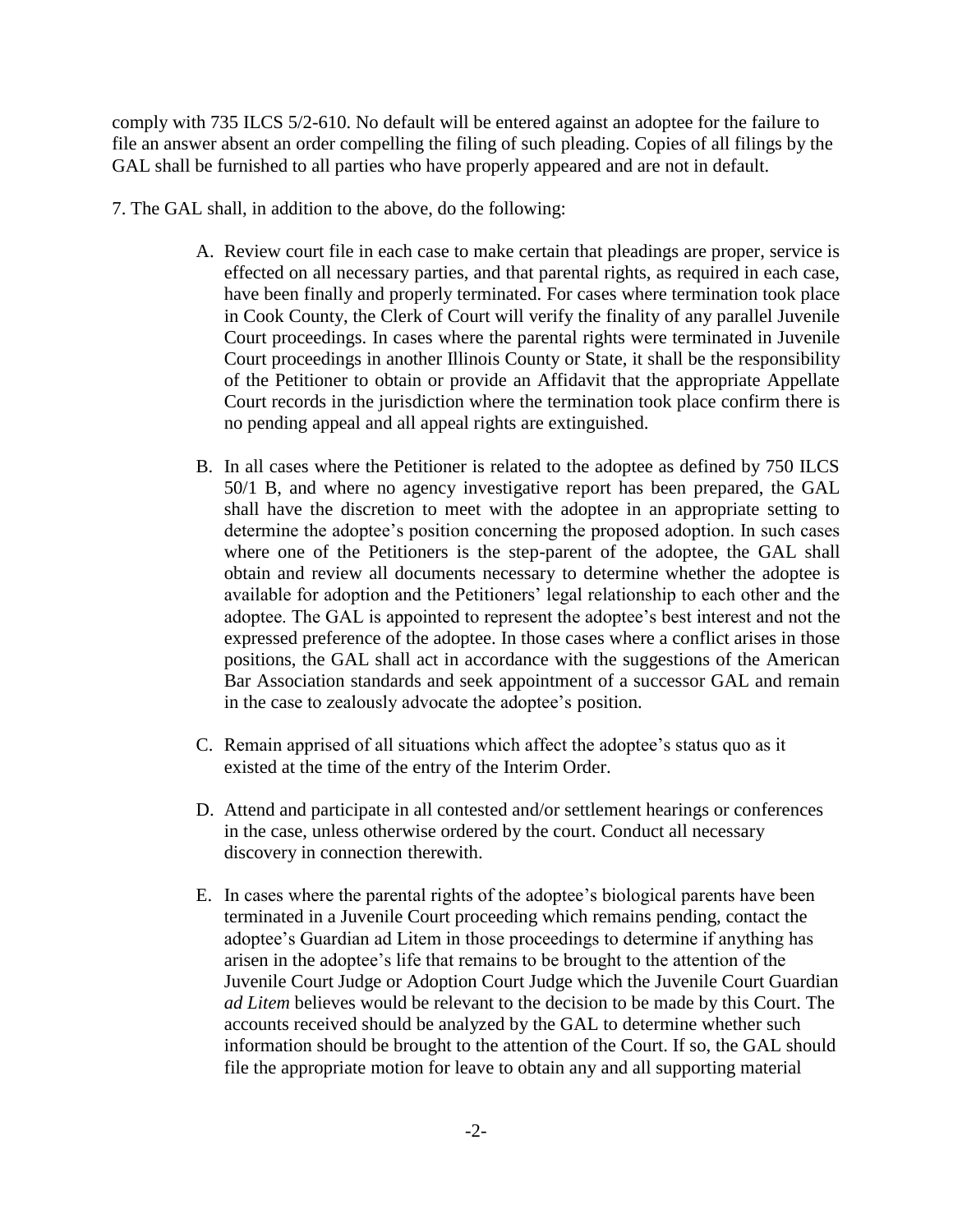which the GAL deems relevant to the adoptee's best interest. All parties shall be aware that this court is not sitting for review of decisions made terminating parental rights in other courts.

- F. Review the investigative report(s) prepared in connection with the adoption and investigate any issues that arise in the report which adversely impacts what the GAL believes is in the adoptee's best interest. Absent the known existence of contrary facts or an inherent inconsistency in the investigative report, the GAL is presumed to be acting in a reasonable manner by relying on the facts set out in the investigative report without undertaking any independent investigation.
- G. In all adoptions where no investigative report is prepared by a licensed private agency or government agency with authority to provide said report, for Court review, Petitioner shall provide to the GAL shall obtain and review a Criminal History from the Illinois State Police and FBI as a result of a fingerprint search, a CANTS and Sex Offender Registry search on any Petitioner or adult resident in the adoptee's home, who is not related to the adoptee as a biological or legal parent. Additional information as set forth in the "Appointment of Guardian ad Litem for a Minor Child" shall also be provided to the GAL. A person holding a license issued by the State of Illinois, the Judiciary of this State, or employed by any private or public entity that requires, as a condition of licensure or continued employment a criminal background check may satisfy this requirement by filing with the court a statement from such employer, on official letterhead, that a criminal background check was conducted in the past year and no disqualifying offenses were disclosed. Petitioner may obtain waivers of the criminal history check for good cause on a case by case basis by a properly noticed Motion seeking such relief.
- H. If no investigative report has been required by the Court and it comes to the attention of the GAL that a petitioner and/or adult resident in the adoptee's home, who is not the biological parent of the adoptee has committed any offense involving sexual abuse of any person, physical abuse or abandonment of a adoptee or been convicted of any felony offense, as defined by the laws of the jurisdiction in which it occurred, the GAL may petition the Court to order an investigative report prior to the entry of a judgment of adoption. Nothing herein shall preclude the GAL from requesting the Court to order a new or additional investigative report in any case where the GAL believes that such information will be relevant and necessary to the Court's resolution of the matter. "Committed any offense" includes any offense for which there has been an adjudication of guilt regardless of whether or not a judgment was entered, e.g. a supervisory disposition.